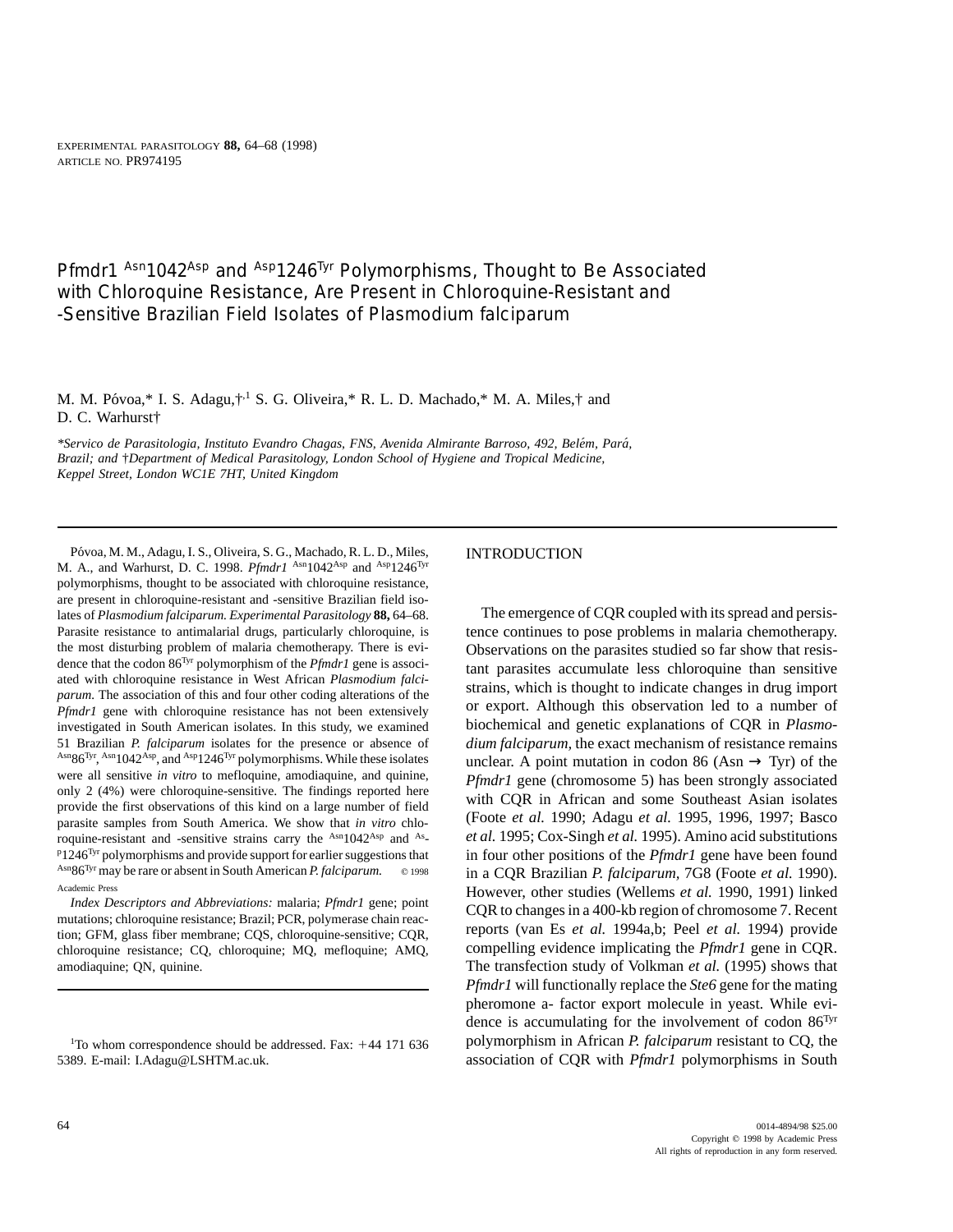American isolates has not been extensively investigated. In *Pfmdr1* gene containing codon 86, 1042, and 1246 mutations this study, therefore, we examined *P. falciparum* isolates produced amplicons of 355, 400, and 500 bp, respectively from two areas (Macapá and Serra do Navio) of Amapá, (not shown). Standard laboratory isolate, K1, has been shown Brazil. In the Brazilian isolates studied, two of the amino polymorphism while 7G8 contains polymorphism while 7G8 contains acid changes (Asn1042Asp and Asp1246Tyr) examined here are the remaining two polymorphisms examined in this study. found in the majority of the isolates. DNA samples from K1 and 7G8 were therefore used in the

*In vitro test.* A total of 51 parasite samples were character-<br>DISCUSSION ized for sensitivity to CQ, MQ, AMQ, and QN. Parasitemia varied between 1500 and 70,000/mm<sup>3</sup> of blood. These isolates were sensitive to MQ, AMQ, and QN. Only 2 of the In this study, the *in vitro* sensitivity test shows that only CQ-resistant. In all the resistant isolates, schizont maturation remaining 49 (96%) were CQ-resistant. This is in agreement or more than 16 pmole/50 µl well. This level of resistance 1983) reporting high level of COR in Brazilian *P. falciparum.* corresponds in general to RII or RIII *in vivo* CQ resistance Chloroquinized salt has been used extensively in our study (see Wernsdorfer and Kouznetsov 1980). areas, particularly in Serra do Navio where the mine workers

*Polymerase chain reaction.* The amplified regions of the used the salt for prophylaxis.

positive control PCR amplification of DNA from the 51 field samples.

*Restriction fragment length polymorphisms. Afl*III diges-MATERIALS AND METHODS tion of the amplified product which contains codon 86 produced a restriction pattern of 100 and 255 bp in the positive *Parasite samples.* Parasite samples were obtained from patients control sample, indicating the presence of the 86<sup>Tyr</sup> polymor-<br>presenting uncomplicated falciparum infections in malaria clinics of phism (Fig. 1). However, Macapá and Serra do Navio Amapá, Brazil. The parasites were charac- shows this restriction pattern, indicating the absence of the terized for sensitivity to CQ, MQ, AMQ, and QN using the WHO polymorphism. Interestingly, a *VspI* restriction pattern com-<br>mark II in vitro microtest (WHO 1990). Blood samples were spotted patible with codon 1042<sup>Asp</sup> was mark II *in vitro* microtest (WHO 1990). Blood samples were spotted patible with codon  $1042^{Asp}$  was detected in 50 of the 51 onto GFM and were prepared for PCR using the method of Warhurst samples to the The prosence of onto GFM and were prepared for PCR using the method of Warnurst<br>
et al. (1991). In all, 51 parasite samples were collected and examined<br>
for the presence or absence of the putative polymorphisms associated<br>
sults in the lo with COR.<br>
with COR.<br>
contained in the amplified region of the *Pfmdr1* gene: a 160 *Polymerase chain reaction.* The regions of the *Pfmdr1* gene ampli- and 240-bp restriction pattern indicates the presence of the fied include nucleotide stretches containing the codons of interest with<br>the expected changes as follows: A754T, A3622G, and G4234T. The<br>sequences and concentrations of primers flanking A745T and G4234T<br>were as described p *al.* 1992). Oligonucleotides 58-GCG TGT ATT TGC TGT AAG AG- of 250 bp each—revealed as one fragment. This restriction 3' (forward) and 5'-CAG CAT AAC TAC CAG TAA AT-3' (reverse) pattern shows the presence of the codon 1246<sup>Tyr</sup> polymor-(1  $\mu$ M final concentration) were selected to flank A3662G. See Frean<br>et al. (1992) for the PCR conditions. All primers were obtained from the detected in 7G8. Similarly, codon  $1042^{Asp}$  and  $1246^{Tyr}$ <br>Pharmacia (Biotec *Restriction fragment length polymorphisms (RFLPs).* Restriction<br>enzymes *AfIIII* (Boehringer Mannheim), *Vsp1* (Strategene), and *EcoRV* ratory isolates served as internal controls. The internal con-(GIBCO BRL), which recognize the A754T, A3622G, and G4234T trol (7G8) for *Afl*III digests (Fig. 1, lane 14) was not digested, changes, respectively (see Adagu *et al.* 1995), were used to digest the indicating the absence of the 86<sup>Tyr</sup> polymorphism. In Fig.<br>
PCR products. Digestions were performed in a 10-µl volume at 37°C [5.75 µl of ddH<sub>2</sub>O, phism. The K1 PCR product (internal control for *Eco*RV digests) in lane 14 of Fig. 3 was not digested, indicating the RESULTS absence of codon  $1246<sup>Tyr</sup>$  polymorphism.

51 parasites were sensitive to CQ; the remaining 49 were 2/51 (4%) parasites examined were sensitive to CQ. The was inhibited only with chloroquine concentrations equal to with previous studies (di Santi *et al.* 1987, 1988; Rosario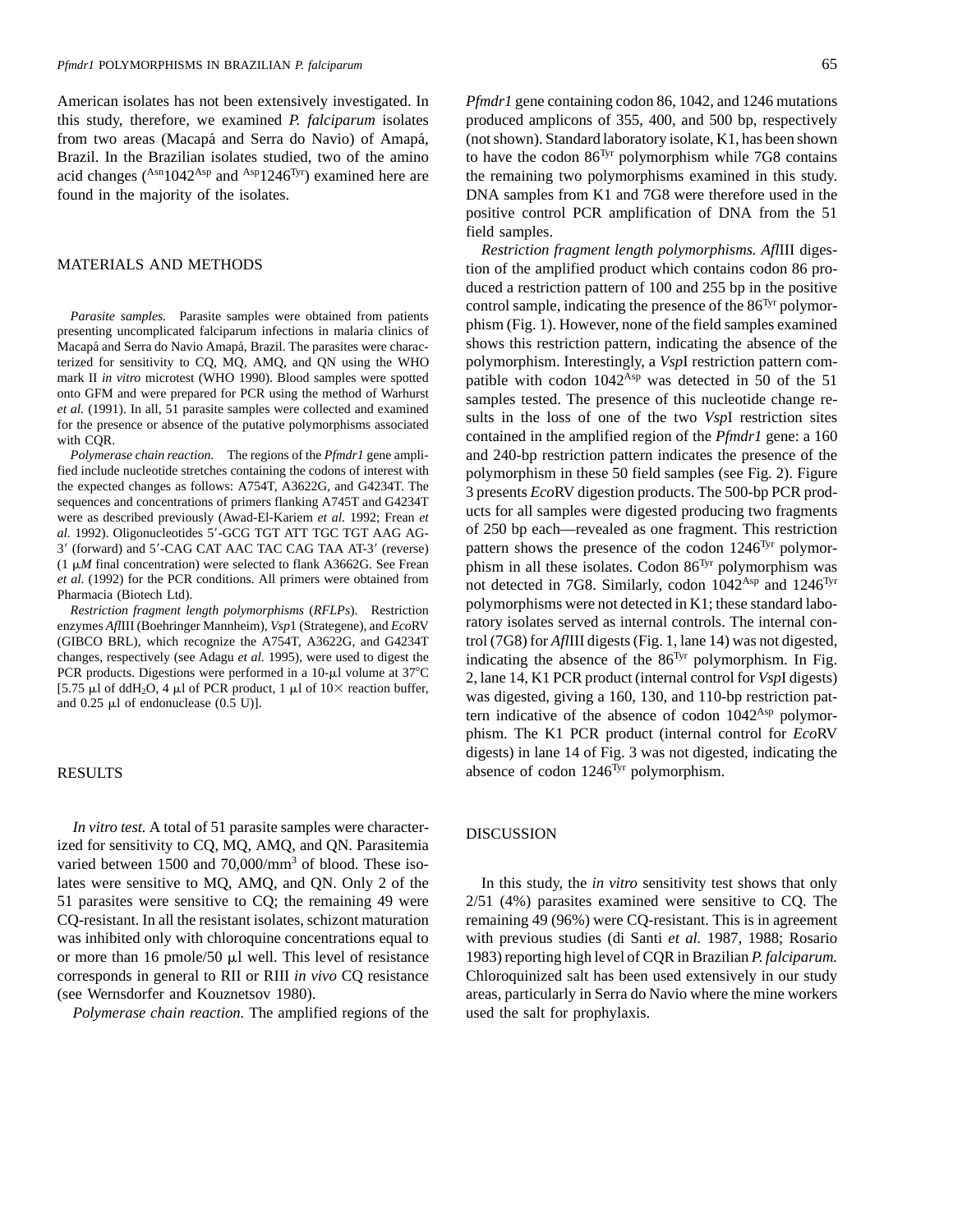

**FIG. 1.** Representative agarose gel (2%) electrophoresis of *Afl*III restriction digests of amplified regions of the *Pfmdr1* gene containing the codon 86 polymorphism. Lane 1, 100-bp ladder, lane 2, positive control for  $86<sup>Tyr</sup>$ ,  $1042<sup>Asp</sup>$ , or  $1246<sup>Tyr</sup>$ ; lanes  $3-12$ , field samples; lane 13, negative control; lane 14, internal control (see text). Band size is indicated in base pairs (bp).

than one clone was detected by genotyping in only about ing this with African and Southeast Asian parasites but not 30% of these 51 isolates, although individual isolates were South American parasites. It is possible, based on results genetically distinct. This could indicate a relatively low cresented here, that the  $86<sup>Tyr</sup>$  could be used as a marker for transmission rate compared with African isolates and/or the the detection of African or Southeast Asian strains of *P.* presence of a strongly selective drug background pressure. *falciparum* imported into Brazil. It is intriguing that these isolates were all sensitive to MQ, Of the 51 isolates, only 1 (CQ resistant) did not show the AMQ, and QN. This finding therefore provides support for codon  $1042<sup>Asp</sup>$  polymorphism. However, PCR products from the use of the current therapy of QN plus tetracycline in the all 51 isolates revealed a restriction pattern indicative of treatment of *P. falciparum* infections in the study areas. . . . . the presence of codon 1246<sup>Tyr</sup>. The detection of the two

on a large number of parasite samples from defined geo- chloroquine-sensitive and -resistant isolates supports the graphical areas of Brazil. In all, the results indicate the proposed multigenic nature of the CQR phenomenon. An absence of the codon 86<sup>Tyr</sup> polymorphism in the isolates alternative interpretation is that  $1042<sup>Asp</sup>$  and  $1246<sup>Tyr</sup>$  are "wild

In a separate study (Póvoa *et al.*, in preparation), more examined. This is consistent with previous reports associat-

These studies report the first observations of *Pfmdr1* made polymorphisms, 1042<sup>Asp</sup> and 1246<sup>Tyr</sup> polymorphisms, in

8 9 10 11 12 13 14 6  $\overline{7}$  $\blacksquare$  $\mathbf{r}$  $\mathbf{r}$ 



**FIG. 2.** Representative agarose gel (2%) electrophoresis of *Vsp*I restriction digests of amplified regions of the *Pfmdr1* gene containing the codon 1042 polymorphism. Lane 1, 100-bp ladder; lane 2, positive control for  $86<sup>Tyr</sup>$ ,  $1042<sup>Asp</sup>$ , or  $1246<sup>Tyr</sup>$ ; lanes 3–12, field samples; lane 13, negative control; lane 14, internal control (see text). Band size is indicated in base pairs (bp).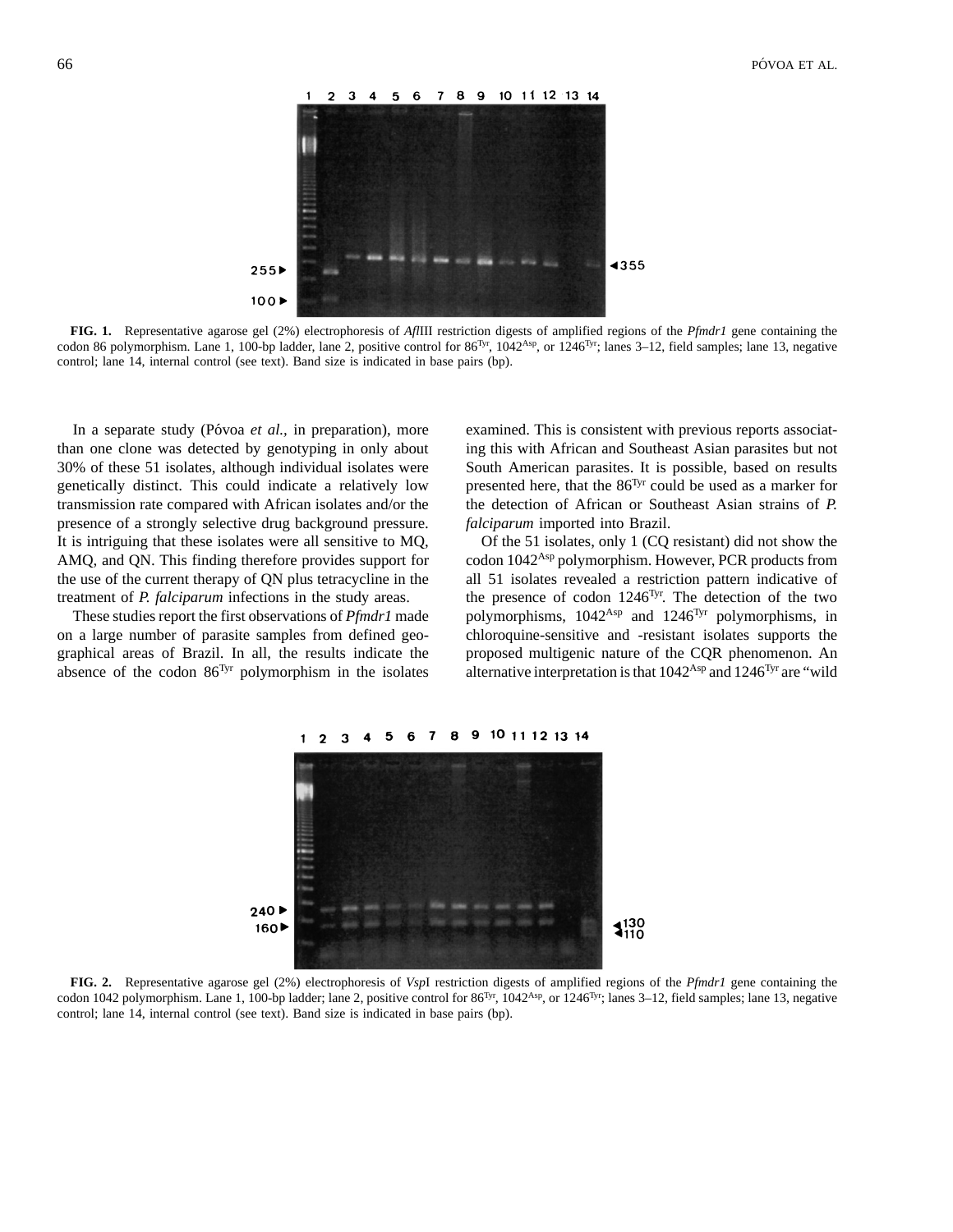

**FIG. 3.** Representative agarose gel (2%) electrophoresis of *Eco*RV restriction digests of amplified regions of the *Pfmdr1* gene containing the codon 1246 polymorphism. Lane 1, 100-bp ladder; lane 2, positive control for  $86<sup>Tyr</sup>$ ,  $1042<sup>Asp</sup>$ , or  $1246<sup>Tyr</sup>$ ; lanes 3–12, field samples; lane 13, negative control; lane 14, internal control (see text). Band size is indicated in base pairs (bp).

draw meaningful statistical conclusions.

chromosome 7 may regulate functions such as the baseline *Medicine and Hygiene* **86,** 587–589. lysosomal pH, which, if lowered, may cancel out the resis-<br>tance-conferring effect of mutations in the 5' or 3' halves<br>of *Pfmdr1* and drug susceptibility in fresh isolates of *Plasmodium*<br>of the *Pfmdr1* gene.<br>*falciparum* 

We acknowledge financial support from the Wellcome Trust and the Business EC Grant TS3-CT93.0224. D.C.W. is supported by the Public Health Laboratory Service, UK. The C Grant TS3-CT93.0224. D.C.W. is supported by the Publi

- 1995. *Pfmdr1* mutations and chloroquine resistance in *Plasmodium Paulo* **30,** 147–152. *falciparum* isolates from Zaria, Nigeria. *Transactions of the Royal*
- resistance of *Plasmodium falciparum* with <sup>Tyr</sup>86 allele of the multiple drug-resistance gene *Pfmdr1. Transactions of the Royal Society of* Frean, J. A., Awad-El-Kariem, F. M., Warhurst, D. C., and Miles, M. A.
- type" for *Pfmdr1* in Amapá. Where there is an incomplete Adagu, I. S., Ogala, W. N., Carucci, D. J., Duraisigh, M. T., and esseguistion of ellale with registance it is difficult to obtain Warhurst, D. C. 1997. Field chlor association of allele with resistance, it is difficult to obtain<br>a sufficient number of CQ-sensitive strains to be able to<br> $\frac{\text{Marnurst, D. C. 1997. Field chloroquence resistance determinants}}{\text{S111}}$ .
- It is still not clear what other genetic factors are involved<br>in CQR. The findings of Wellems *et al.* (1990, 1991) are of<br>major importance, and perhaps the unknown changes in<br>major importance, and perhaps the unknown chan
	- falciparum from sub-Saharan Africa. *Molecular and Biochemical Parasitology* **74,** 157–166.
- Cox-Singh, J., Singh, B., Alias, A., and Abdullah, M. S. 1995. Assessment of the association between three *Pfmdr1* point mutations and ACKNOWLEDGMENTS chloroquine resistance *in vitro* of Malaysian *Plasmodium falciparum* isolates. *Transactions of the Royal Society of Tropical Medicine and Hygiene* **89,** 436–437.
	- sensibilidades aos anti-maláricos, tipificação enzimática e anticorpos monoclonias. *Revista do Instituto de Medicina Tropical de Sa´o Paulo* **29,** 142–147.
- REFERENCES di Santi, S. M., Camargo Neves, V. L. F., Boulos, M., Dutra, A. P., Ramos, A. M. S. V., Santos, M. A., and Barata, L. C. B. 1988. Avaliação de resposta do *Plasmodium falciparum* á cloroquina, quin-Adagu, I. S., Warhurst, D. C., Carucci, D. J., and Duraisingh, M. T. ino e mefloquina. *Revista do Instituto de Medicina Tropical de Sa´o*
- *Society of Tropical Medicine and Hygiene* **89,** 132. Foote, S. J., Kyle, D. J., Martin, S. K., Oduola, A. M. J. Forsyth, K., *Kyle, D. J.*, and Cowman, A. F. 1990. Several alleles of the multi-Adagu, I. S., Dias, F., Pinheiro, L., Rombo, L., do Rosario, V., and<br>Warhurst, D. C. 1996. Guinea Bissau: Association of chloroquine<br>Plasmodium falciparum. Nature 345, 255–258.
	- *Tropical Medicine and Hygiene* **90,** 90–91. 1992. Rapid detection of *Pfmdr1* mutations in chloroquine resistant